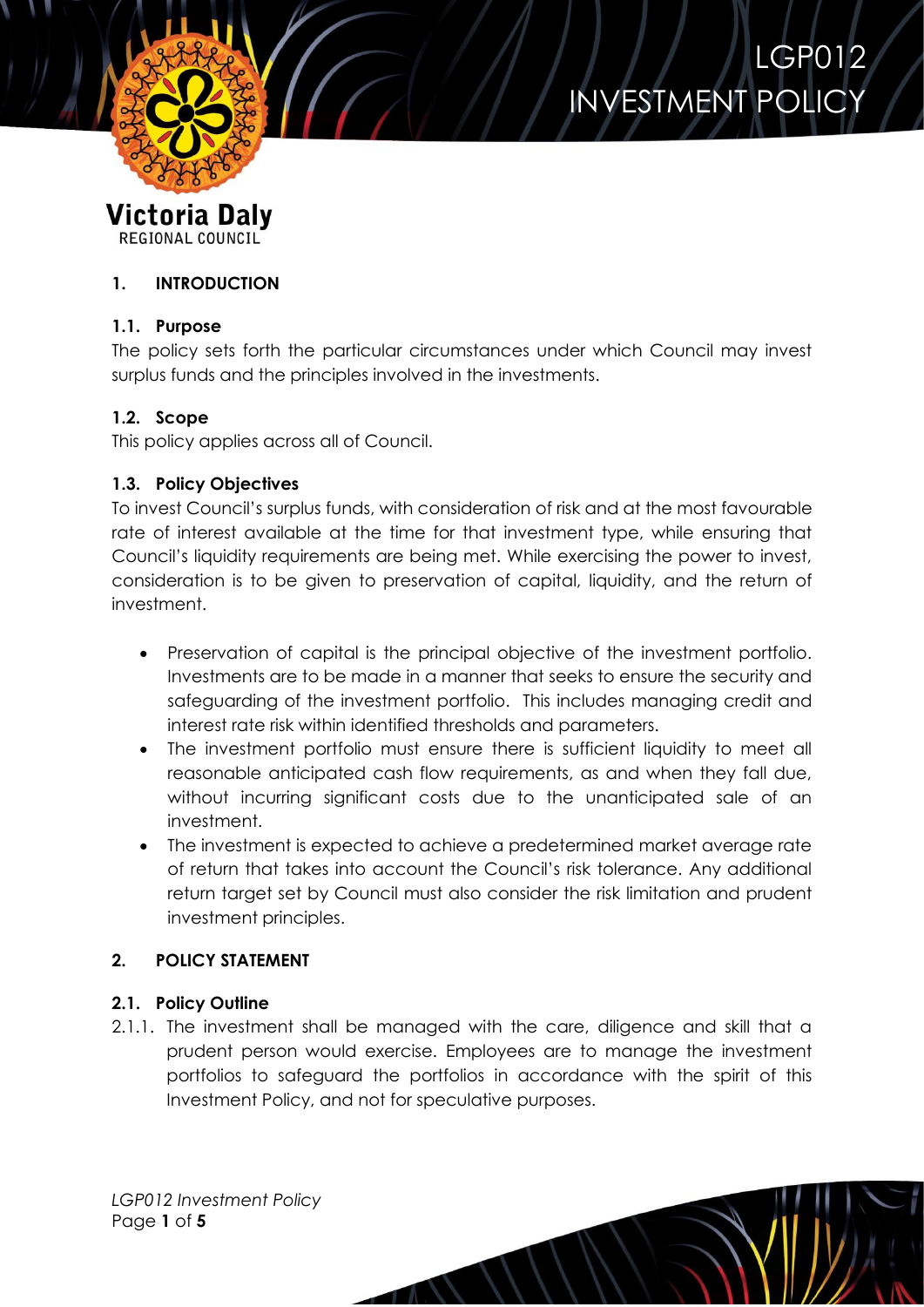

REGIONAL COUNCIL

- 2.1.2. Staff shall refrain from personal activities that would conflict with the proper execution and management of Council's investment portfolio. Any conflict of interest must be disclosed to the Chief Executive Officer.
- 2.1.3. Consideration should be given to applying any funds that are not immediately required to meet approved expenditure to reduce Council's level of borrowings or to defer and or reduce the level of new borrowings that would otherwise be required.
- 2.1.4. Funds should be invested in a manner which allows those funds to maximise interest earned for as long as possible but retain flexibility in accessing the funds for Council purposes.
- 2.1.5. Consideration should be given to retaining a buffer of funds in an interest bearing at call account to ensure sufficient funds are available to meet Council's commitments.
- 2.1.6. Unless Council by resolution determines differently, investments are limited to:
	- State/Commonwealth Government Bonds:
	- interest bearing deposits such as bank accounts and term deposits, including the Territory Insurance Office;
	- bank accepted/endorsed bank bills;
	- commercial paper (a loan of less than 270 days backed by assets such as loans or mortgages;
	- bank negotiable Certificate of Deposits; and
	- managed funds with a minimum long term Standard & Poor (S&P) rating of "A" and short term rating of "A2".
	- All investments are to be made in Australian dollars and in Australia.
- 2.1.7. This policy prohibits any investment carried out for speculative purposes including:
	- derivative based instruments:
	- principal only investments or securities that provide potentially nil or negative cash flow; and
	- stand-alone securities issued that have underlying futures, option, forwards contracts and swaps of any kind,

The use if leveraging (borrowing to invest) is also prohibited.

*LGP012 Investment Policy* Page **2** of **5**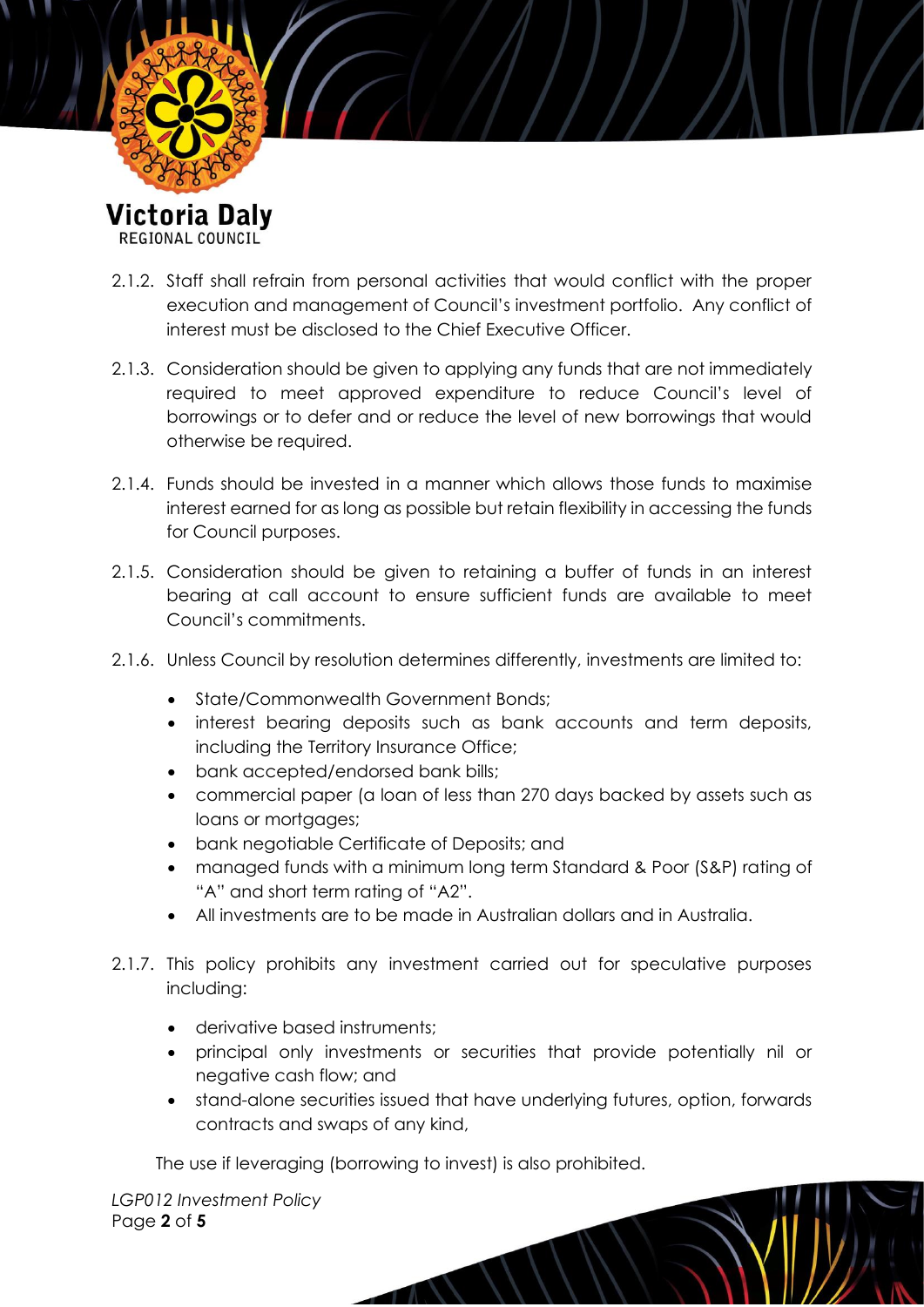

REGIONAL COUNCIL

2.1.8. Investments obtained must comply with key criteria as indicated in sections 2.2 to 2.4 below:

#### **2.2. Overall Portfolio Limits**

2.2.1. To control the credit quality on the entire portfolio, the following credit framework limits the percentage of the portfolio exposed to any particular credit rating category.

| Rating     | S&P Long Term   S&P Short Term<br>Rating | <b>Direct Investment</b><br>Maximum % | <b>Managed</b><br>Fund<br>Maximum % |
|------------|------------------------------------------|---------------------------------------|-------------------------------------|
| <b>AAA</b> | $A-1+$                                   | 100%                                  | 100%                                |
| AA         | $A-1$                                    | 100%                                  | 100%                                |
| А          | $A-2$                                    | 60%                                   | 80%                                 |

# **2.3. Counterparty Credit Framework**

2.3.1. Exposure to an individual counterparty/institution will be restricted by its credit rating so that single entity exposure is limited, as detailed in the table below:

|            | S&P Long Term   S&P Short Term | Direct Investment | <b>Managed</b><br>Fund |
|------------|--------------------------------|-------------------|------------------------|
| Rating     | Rating                         | Maximum %         | Maximum %              |
| <b>AAA</b> | $A - 1 +$                      | 45%               | 50%                    |
| AA         | $A-1$                          | 35%               | 45%                    |
| Α          | $A-2$                          | 20%               | 40%                    |

2.3.2. If any of Council's approved investments are downgraded such that they no longer fall within approved credit rating category documented within the investment policy, they must be divested as soon as practicable. Investments fixed for greater than 12 months are to be approved by Council and reviewed on a regular term and invested for no longer than 5 years.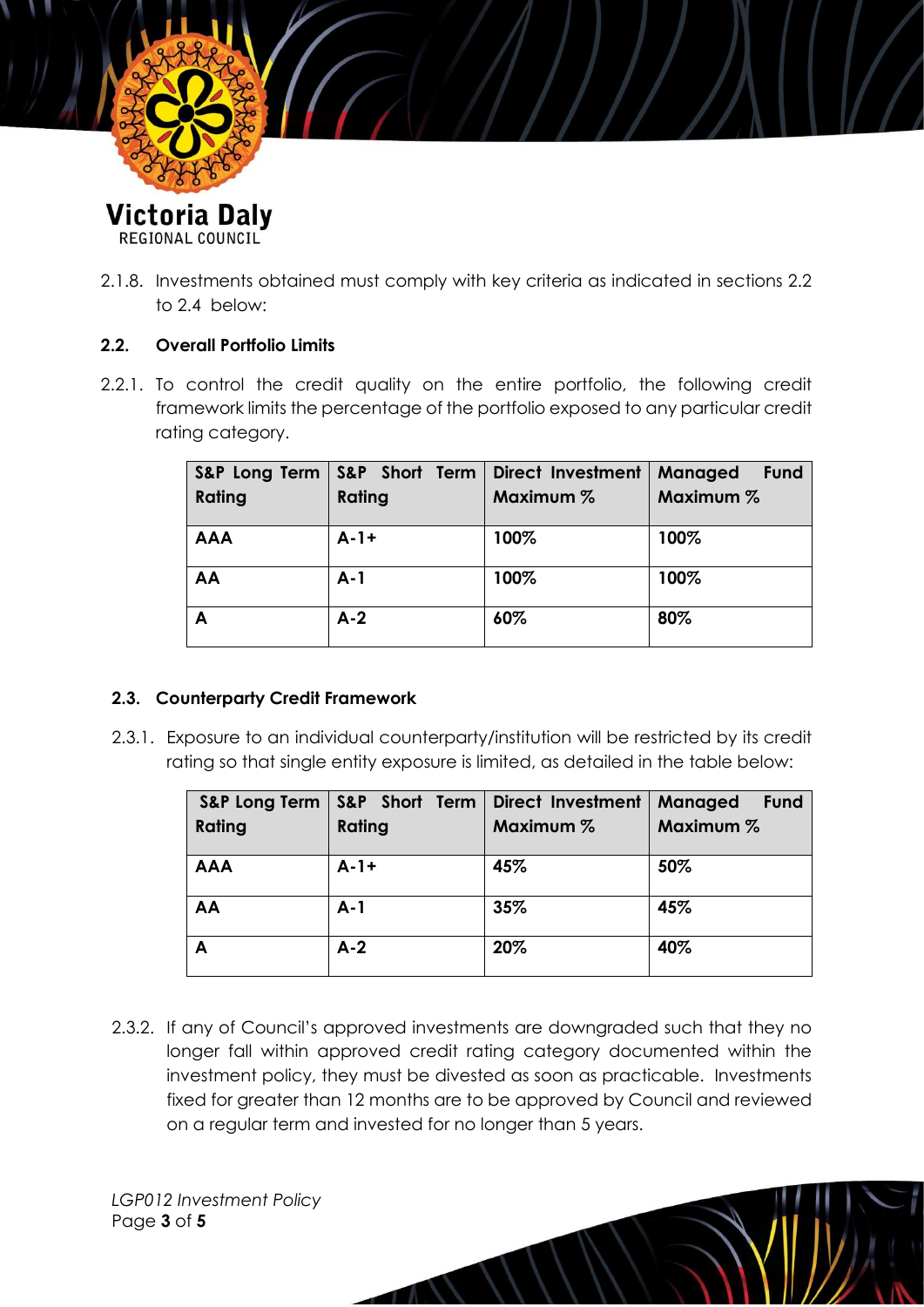

**Victoria Daly** REGIONAL COUNCIL

### **2.4. Term to Maturity Framework**

2.4.1. The investment portfolio is to be invested within the following maturity constraints:

| Overall Portfolio Term to Maturity Limits    |                   |  |  |  |
|----------------------------------------------|-------------------|--|--|--|
| Portfolio $% < 1$ year                       | 100% Max; 40% Min |  |  |  |
| Portfolio $% < 1$ year                       | 60%               |  |  |  |
| Portfolio $% < 3$ years                      | 35%               |  |  |  |
| Portfolio $% < 5$ years                      | 25%               |  |  |  |
| <b>Individual Investment Maturity Limits</b> |                   |  |  |  |
| ADI                                          | 5 years           |  |  |  |
| Non ADI                                      | 3 years           |  |  |  |

- 2.4.2. Council's investment advisor, if one is to be appointed, must hold an Australian Financial Securities Licence issued by the Australian Securities and Investment Commission and their appointment as an advisor must be approved by resolution of Council. The advisor approved by Council resolution must be an independent person who has no actual or potential conflict of interest in relation to investment products being recommended and is free to choose the most appropriate product within the terms and conditions of the investment policy. The advisor must be representative of a recognised reputable firm of investment advisors.
- 2.4.3. The investment return for the portfolio is to be annually reviewed by an independent financial advisor by assessing the market value of the portfolio. The market value is to be assessed by Council at least once a month to coincide with monthly reporting.